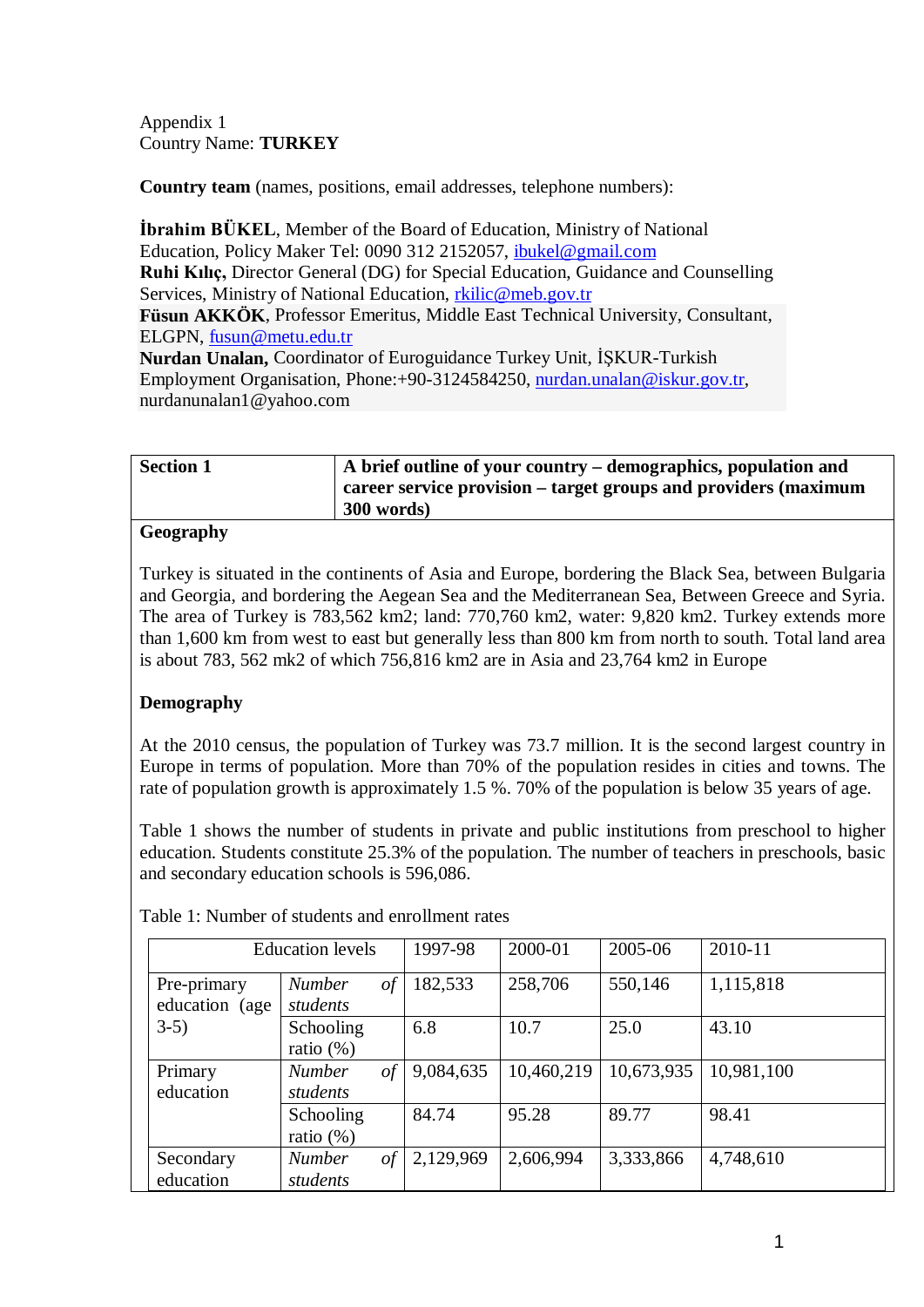| (total)        | Schooling                | 37.87     | 43.95     | 56.63     | 69.33     |
|----------------|--------------------------|-----------|-----------|-----------|-----------|
|                | ratio $(\%)$             |           |           |           |           |
| Higher         | $\iota$<br><b>Number</b> | 1,315,809 | 1,607,388 | 2,002,000 | 3.817.086 |
| education      | students                 |           |           |           |           |
| (total)        | Schooling                | 10.25     | 12.27     | 18.85     |           |
|                | ratio $(\%)$             |           |           |           |           |
| higher<br>Open | of<br><b>Number</b>      | 463,195   | 515,583   | 483,000   |           |
| education      | students                 |           |           |           |           |
|                | Schooling                | 8.0       | 9.2       | 9.0       |           |
|                | ratio $(\%)$             |           |           |           |           |

Sources: TÜİK, MEB İstatistikleri, Örgün Eğitim 2010-11, Yüksek Öğretim İstatistikleri, 2010-11

## **Labour market**

The target group of ISKUR is composed of: students who are at the point of choosing a career, namely primary school students who are about to graduate and secondary school students (general and vocational); young people who want to participate in working life after basic education and who can be oriented to apprenticeship training; as well as adults who have difficulty in finding a job, who cannot adjust to work life, who want to enter a job/career, who want to change their job/career and who want to progress in their career. Job and career counseling services provided by ISKUR aim at systematically helping individuals to utilize educational opportunities, to relate their qualifications to the requirements of jobs, to choose the job or career that is appropriate for their inclinations and talents, to find employment and to adjust to the job. Thus ISKUR operates to enable young people to choose the right career and to work in environments conducive to their career development. Conferences and sessions are organized to provide guidance on how to develop necessary skills for finding a job. These activities are also targeted to senior students of vocational high schools and universities, and to soldiers who are about to complete their military service (all males are expected to serve in the military for 18 months or, in the case of university graduates, 8 months). Moreover, application of many projects (EU, World Bank and ILO..ext.) give an important opportunity to the target groups for attending to a vocational and/or entrepreneurship training and getting career guidance services.

## **Education**

Children enter basic education at the age of 6 and usually remain there until the age of 14. The average class size is 42. General guidance services in the  $1<sup>st</sup> - 5<sup>th</sup>$  grades are provided by guidance services in cooperation with the class teacher within the framework of the curriculum and the "school guidance services operational program". From the  $6<sup>th</sup>$  grade, there is some curricular differentiation for different groups of students. Most teachers in the  $6<sup>th</sup>$ ,  $7<sup>th</sup>$  and  $8<sup>th</sup>$  grades are assigned at the beginning of the academic year to act as class guidance teachers. The school guidance counselor in basic education works in a School Guidance Services Unit. This unit provides information to students in the second term of the 8th grade on which careers can be pursued after which secondary education programs and what standard of life can be expected from these careers. In recent years there have been some changes in the content of guidance lessons of grades 6-12. According to these changes Ts are expected to help their students with their career choice. Vocational secondary school students in grades 11 and 12 go to work 3 days of the week. They increase their knowledge and develop their vocational skills in this way. Ss naturally gain self-confidence, begin to set their own objectives and create some methods and techniques to reach them during their internship. There is also web-based career information system being developed.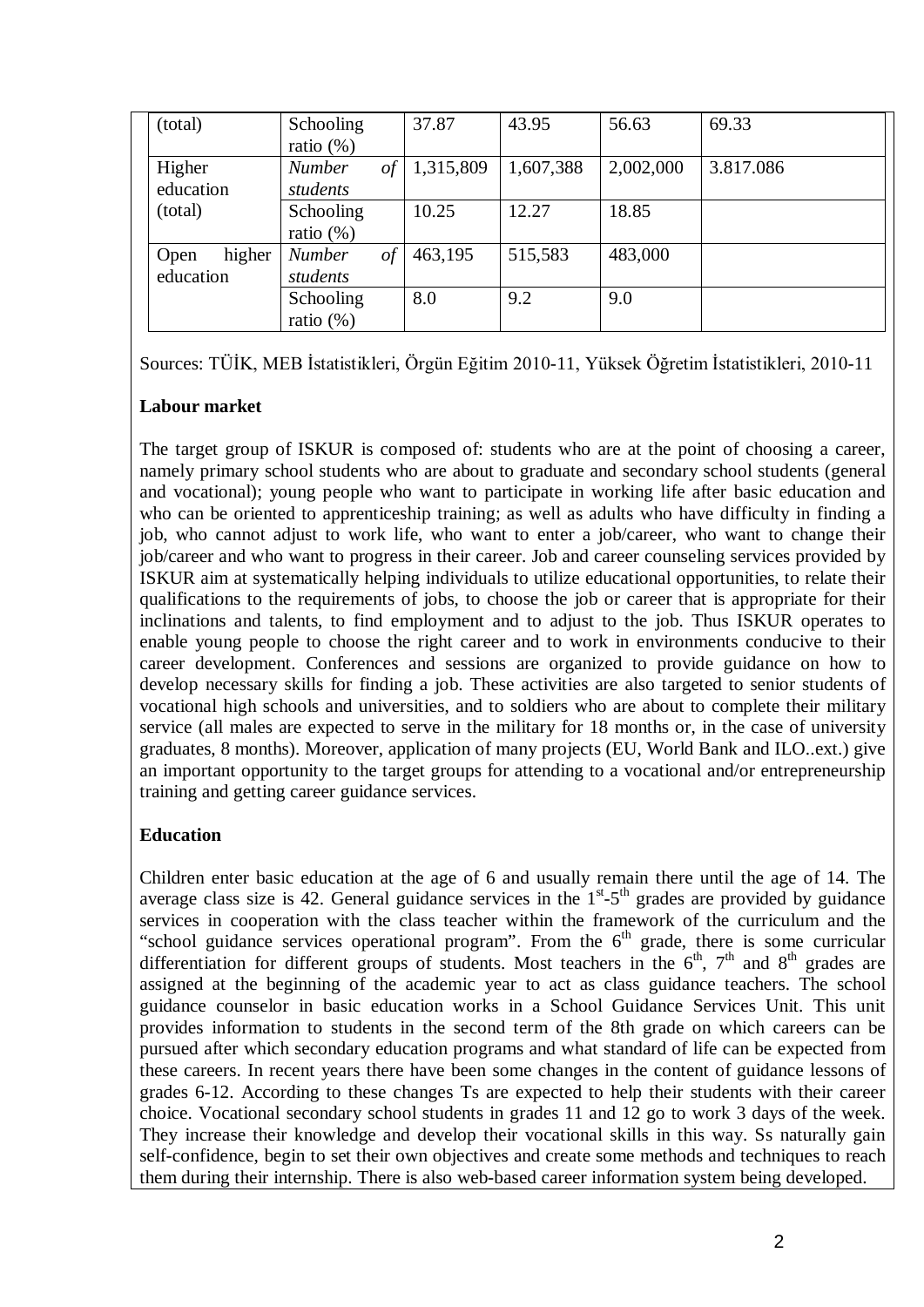#### **Main national career guidance services**

MoNE and ISKUR provide most of the current services. The National Education Summits that submit recommendations for the development of the Turkish national education system first addressed the topic of guidance in 1961; guidance has been a topic of interest at all subsequent summits.

Furthermore, National Development Plans have articles and items in guidance services in lifelong guidance for all age levels. The guidance and psychological counselling services in MoNE integrate educational, career and personal/social guidance services. Career guidance services at schools are thus mainly provided by the school's guidance and psychological counselling service. Guidance and Research Centres in cities undertake coordination responsibilities with respect to guidance services, including career guidance services. The Provincial Directorate for National Education Special Education and Guidance Services Branch, the Provincial Directorate for National Education, and MoNE's DG for Special Education Guidance and Counselling Services are the structures that ensure provision of these services. MoNE is currently the main career guidance service provider. ISKUR applies active labour market policies. One of the main aims of it to give services for matching the qualifications of individual and requirements of vocation or job; to support the individual to select the most appropriate vocation or profession according to conditions and desires of his/her; to support individuals adjustment of job; and solution of problems related with placement. IŞKUR has 61 Vocational Counselling Services and 64 Vocation Information Centres in ISKUR Province Directorates. ISKUR psychologist, job and vocation counsellors make individual or group interviews, visit secondary schools, give seminars about job seeking skills, apply General Aptitude Test. Individuals would get an appointment vie internet from them. There are vocation information files and education institution's information files in Vocation Information Centres. These are also given in CD's and also via internet.

| <b>Section 2</b> | Taking each of the four general symposium themes (see        |
|------------------|--------------------------------------------------------------|
|                  | below), describe the two greatest strengths and two greatest |
|                  | weaknesses relating to each theme in your country            |
|                  | (maximum 100 words for each strength and weakness;           |
|                  | therefore maximum 400 words per theme and maximum            |
|                  | 1,600 words in this section).                                |
|                  |                                                              |

**Theme 1: Political, economic and social changes and the changing role of career guidance and career guidance policies**

| Strength 1 | Weakness 1                                                                        |
|------------|-----------------------------------------------------------------------------------|
|            | There is a great understanding and some The development of the national forum     |
|            | innovative practices on the role of career   needs to be on the agenda due to the |
|            | guidance for combating unemployment changing demands of the stakeholders.         |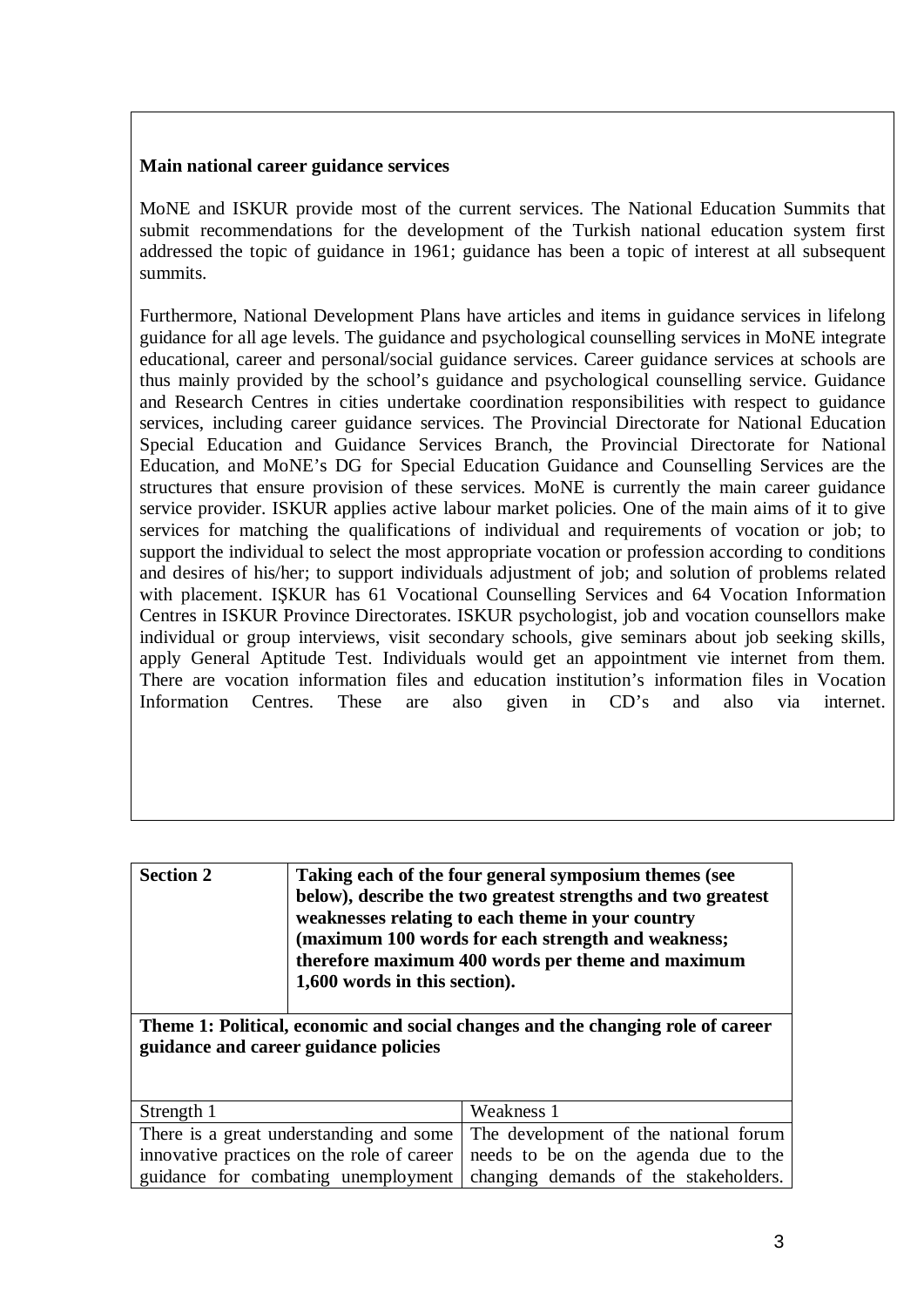| and supporting the large number of young | Although Memorandum<br>of                  |
|------------------------------------------|--------------------------------------------|
| population. In the 5-year Development    | Understanding about Vocational             |
| Plans the importance of career education | Knowladge, Guidance and Counselling        |
| is emphasized. There is a young          | Services was signed in 2009 the concept    |
| population potential workforce for the   | of the lifelong guidance still needs to be |
| development of the career management     | very well communicated among the           |
| and employability skills. Guidance and   | stakeholders)                              |
| orientation courses are provided for     | Having no questions about vocational       |
| children from a young age.               | education in university exams is a         |
|                                          | disadvantage for vocational school         |
|                                          | students. We need to credit<br>the         |
|                                          | knowledge, skills and experiences of the   |
|                                          | vocational education students. We also     |
|                                          | need to develop the educational, social,   |
|                                          | cultural and economic conditions of some   |
|                                          | of the universities founded recently.      |
| Strength 2                               | Weakness 2                                 |
|                                          | The insufficient level of coordination and |
| The development of the web-based career  | among the<br>collaboration<br>related      |
| information system for all target groups | stakeholders is a weakness. We need to     |
| (youth, adults, employed, unemployed,    | the Memorandum<br>activate<br>of           |
| disadvantaged groups to support the      | Understanding in career guidance being     |
| career guidance as an ICT tool is a      | developed last year.                       |
| significant strength.                    |                                            |
|                                          |                                            |
|                                          |                                            |

## **Theme 2: Lifelong guidance policy as a part of integrated human resource development policies – challenges and opportunities**

| Strength 1                                                                                                                                                                                                                                                 | Weakness 1                                                                                                                                                                                                                     |
|------------------------------------------------------------------------------------------------------------------------------------------------------------------------------------------------------------------------------------------------------------|--------------------------------------------------------------------------------------------------------------------------------------------------------------------------------------------------------------------------------|
| The need for lifelong guidance policies<br>and practices has been very clearly<br>defined and mentioned as a priority in the<br>Lifelong Learning Strategy Paper and<br>Action Plan being developed as a joint<br>venture of all the related stakeholders. | Policy wise, we have legislation in<br>relation to the role of lifelong guidance as<br>part of integrated human resource<br>development thus the implications and<br>practices need to be better developed and<br>implemented. |
| school-industry collaboration<br>$\ln$<br>applications teachers have a role of<br>coordination and guidance which support<br>personal and<br>professional<br>their<br>development.                                                                         | Lack of industrial areas in some parts of<br>the country sometimes affect the school-<br>industry relationship negatively.                                                                                                     |
| ISKUR helps the people looking for a job<br>in different ways such as guidance,<br>information giving, training, bringing<br>people together and matching. Province                                                                                        |                                                                                                                                                                                                                                |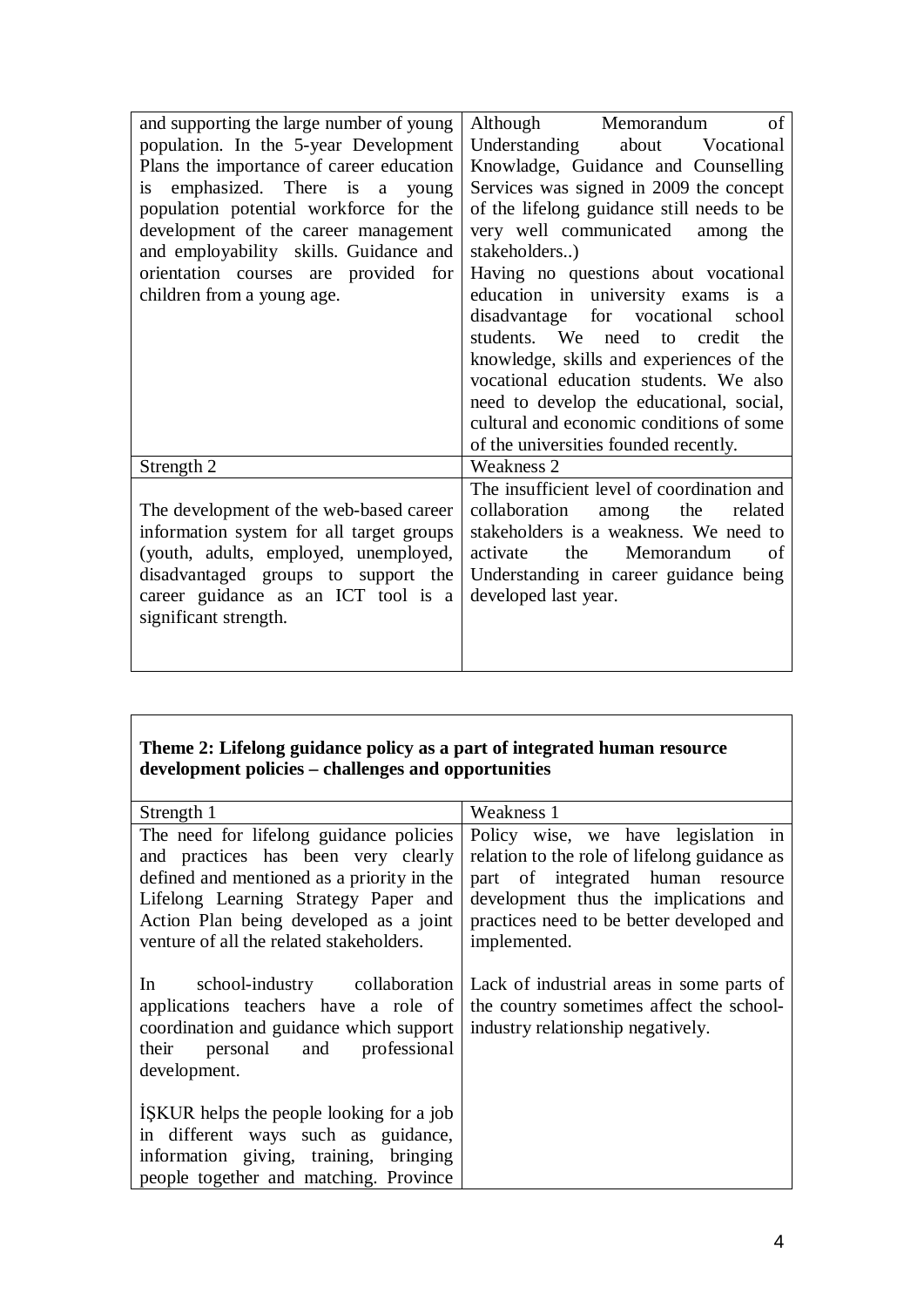| <b>Employment and Vocational Counselling</b><br>Boards in provinces also support the<br>career guidance related activities every<br>year.<br>In<br>school-industry collaboration<br>applications teachers have a role of<br>coordination and guidance which support<br>their<br>personal and professional<br>development. |                                                                                                                                                                                                                                                                                                                                                                                                                                                       |
|---------------------------------------------------------------------------------------------------------------------------------------------------------------------------------------------------------------------------------------------------------------------------------------------------------------------------|-------------------------------------------------------------------------------------------------------------------------------------------------------------------------------------------------------------------------------------------------------------------------------------------------------------------------------------------------------------------------------------------------------------------------------------------------------|
| Strength 2                                                                                                                                                                                                                                                                                                                | <b>Weakness 2</b>                                                                                                                                                                                                                                                                                                                                                                                                                                     |
| There are many undergraduate programs<br>specialists for the<br>train<br>field.<br>to<br>Moreover, there are some graduate<br>programs and certificate programs in the<br>field of Human Resources development<br>such as entrepreneurship and ICT                                                                        | The quantity of the guidance practitioners<br>in the education and public employment<br>sector is scarce. Furthermore, the quality<br>of the practitioners need to be improved<br>due to the increasing and diversified<br>demands. ISKUR is going to hire 2000<br>staff, they will begin to serve with the<br>title of "job and vocational counsellors"<br>after a training. ISKUR will also hire<br>2000 staff in the next year with same<br>title. |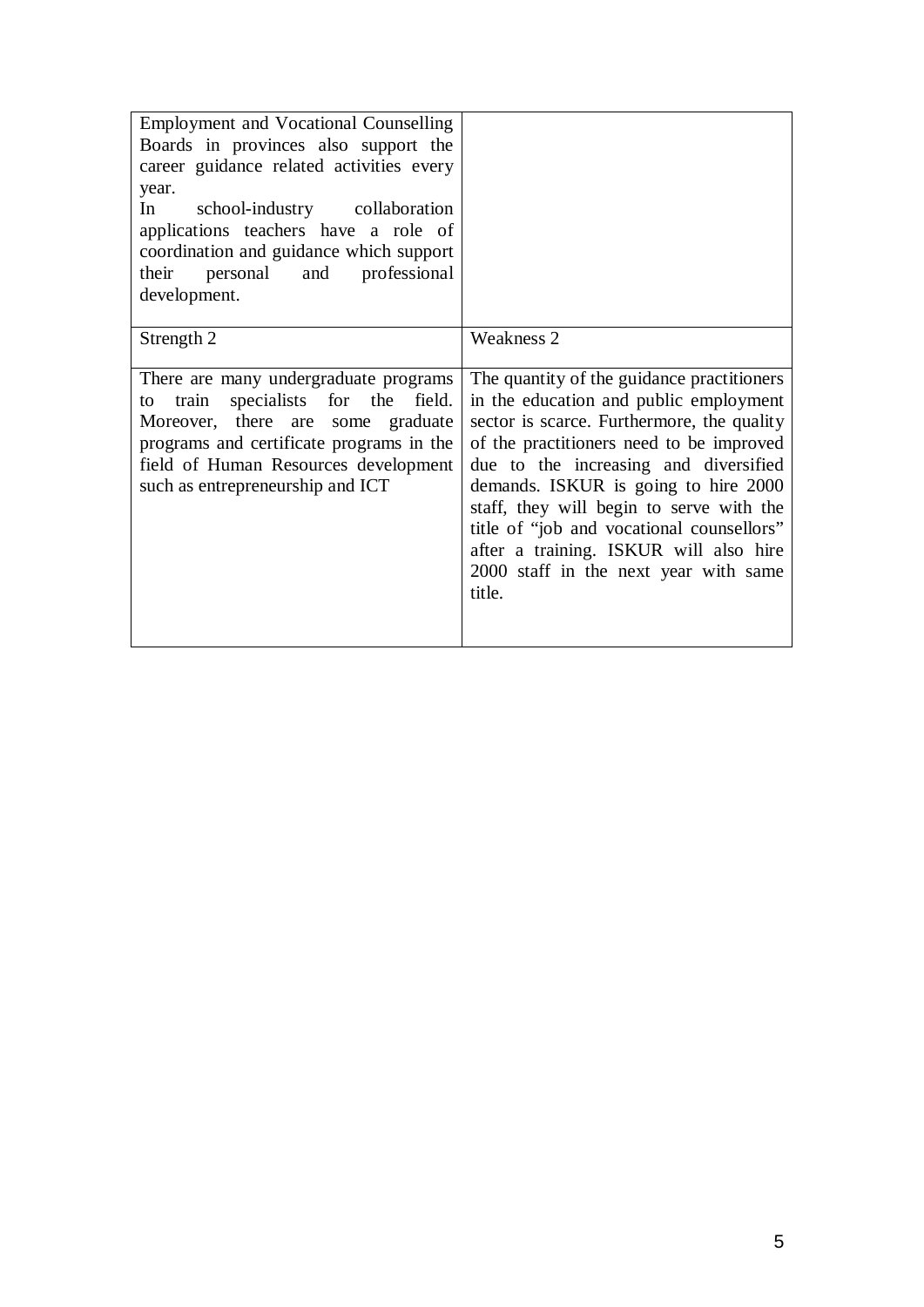# **Theme 3: The changing world and the changing role of career guidance – skills and competencies for lifelong guidance practitioners**

| Strength 1                                                                                                                                                                                                                                                                                                                                          | Weakness 1                                                                                                                                                                                                                                                                                                                                                                                             |
|-----------------------------------------------------------------------------------------------------------------------------------------------------------------------------------------------------------------------------------------------------------------------------------------------------------------------------------------------------|--------------------------------------------------------------------------------------------------------------------------------------------------------------------------------------------------------------------------------------------------------------------------------------------------------------------------------------------------------------------------------------------------------|
| As part of a World Bank Project, career<br>guidance<br>component,<br>competence<br>a<br>framework for the guidance practitioners<br>in the field of education and employment<br>has been developed and still is in the<br>process of finalisation.                                                                                                  | The undergraduate programs and the<br>graduate programs need to be revised<br>according to the competence framework<br>being developed.                                                                                                                                                                                                                                                                |
| In the changing world new jobs are<br>emerging and new skills and experiences<br>are needed. Some people are even losing<br>their jobs. However those who have some<br>qualifications will have a chance to find a<br>better job. There will be a competition<br>among the people. The Turkish context is<br>suitable for such a business mobility. | There is not enough access to all people<br>who need new qualifications                                                                                                                                                                                                                                                                                                                                |
| The number of the projects developed in<br>Turkey focused on these issues has<br>greatly increased in the last decade. For<br>Support<br>example,<br>to<br>the<br>Youth<br>Employment and Support to the Women<br>Employment Projects by ISKUR have<br>important outputs.                                                                           | Lack of language proficiency seems to be<br>a big hindrance to develop more projects.                                                                                                                                                                                                                                                                                                                  |
| Strength 2                                                                                                                                                                                                                                                                                                                                          | Weakness 2                                                                                                                                                                                                                                                                                                                                                                                             |
| significant<br>level<br>There<br>is<br>of<br>$\mathbf{a}$<br>coordination<br>communication,<br>and<br>collaboration between the two strategic<br>leaders of the lifelong career guidance in<br>Ministry of National<br>Turkey,<br>the<br>Education and the Ministry of Labour and<br>Social Security.                                               | Initial and continuous in service training<br>programs<br>need<br>be<br>improved,<br>to<br>specifically for the better development of<br>the information, guidance and advice.<br>There is a need to develop web portals for<br>training of the professionals.<br>the<br>Euroguidance Network and Euroguidance<br>Turkey Unit have to be more promoted to<br>the guidance practitioners in the future. |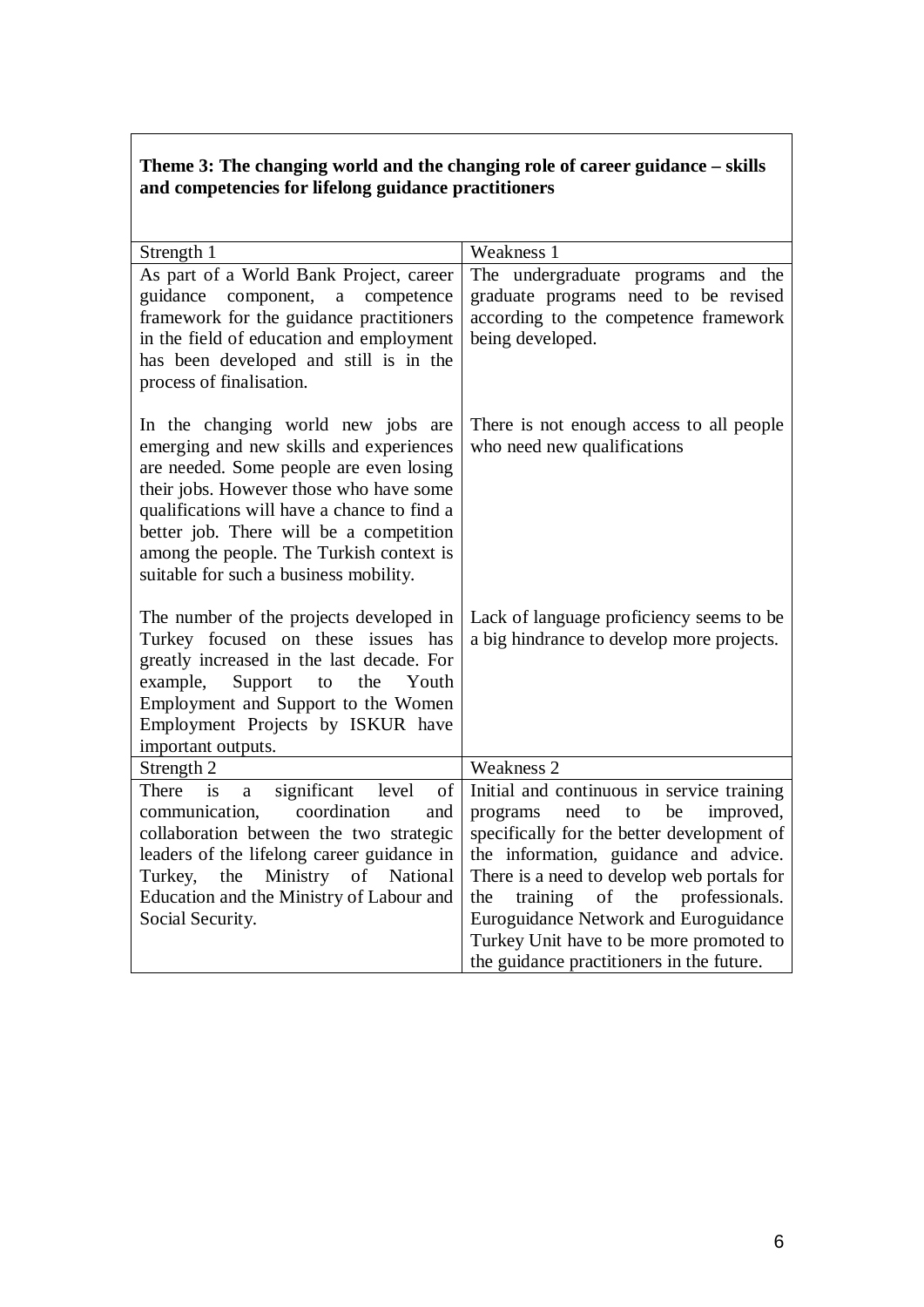# **Theme 4: Evidence-based practice; evidence-based policies**

| Strength 1                                    | Weakness 1                                 |
|-----------------------------------------------|--------------------------------------------|
| In Turkey's 5-year development plans the      | It is not always the case to achieve the   |
| importance of evidence-based practice is      | targets planned. Therefore this approach   |
| emphasised and all the Ministries, other      | should be used more effectively in         |
| institutions, companies, etc prepare their    | applications.                              |
| plans and programs accordingly. There         |                                            |
| are data bases of different organisations     |                                            |
| which could be the infrastructure.            |                                            |
| Furthermore, the Turkish<br><b>Statistics</b> |                                            |
| Institute has databases and collects          |                                            |
| evidence on different<br>of<br>areas          |                                            |
| development for all segments of the           |                                            |
| population.                                   |                                            |
| Strength 2                                    | Weakness 2                                 |
| There are some good initiatives like          | The quality assurance mechanisms for       |
| conferences on "good practices" get lots      | the development of lifelong learning and   |
| of attention in the country and creates a     | lifelong guidance are in the process of    |
| good evidence base for further work.          | development thus still there is a long way |
|                                               | to proceed.                                |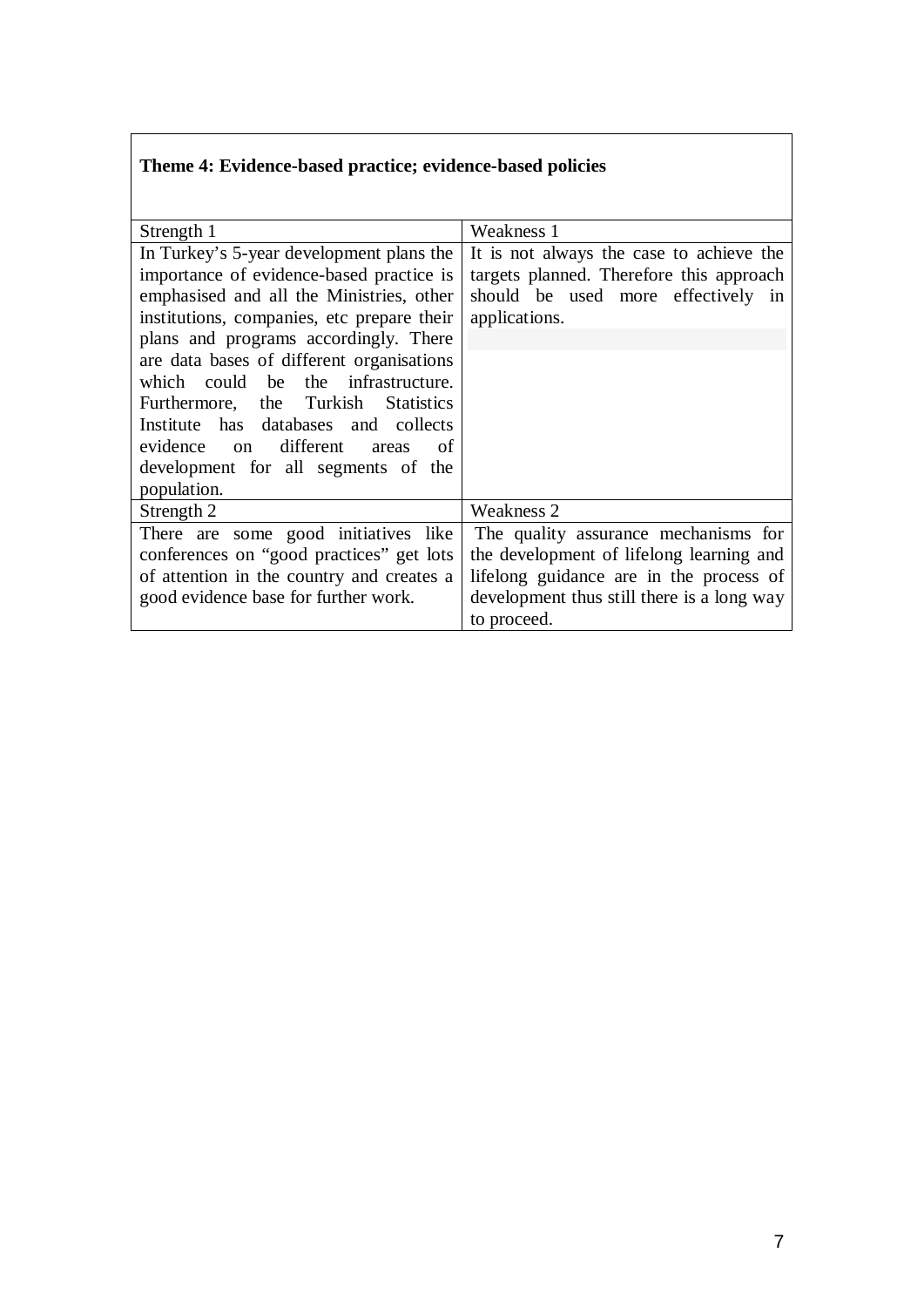| <b>Section 3</b> | Looking at the themes, prioritise them according to the most<br>important ones for your country team to explore further and learn<br>about at the symposium.<br>$(1 = most important – 4 = least important)$ |                                              |                |
|------------------|--------------------------------------------------------------------------------------------------------------------------------------------------------------------------------------------------------------|----------------------------------------------|----------------|
|                  | Political, economic and social<br>changes and the changing role of<br>career guidance and career guidance<br>policies                                                                                        | Priority<br>3<br>$\overline{2}$              | $\overline{4}$ |
|                  | Lifelong guidance policy as a part of<br>integrated human resource<br>development policies – challenges<br>and opportunities                                                                                 | Priority<br>3<br>$\overline{2}$              | $\overline{A}$ |
|                  | The changing world and the changing<br>role of career guidance – skills and<br>competencies for lifelong guidance<br>practitioners                                                                           | Priority<br>$\overline{3}$<br>$\overline{2}$ | $\overline{A}$ |
|                  | Evidence-based practice; evidence-<br>based policies                                                                                                                                                         | Priority<br>$\overline{2}$<br>3              | 4              |

| <b>Section 4</b> | Thinking about the themes, describe up to three high-level key     |
|------------------|--------------------------------------------------------------------|
|                  | public policy and/or practice initiatives currently being advanced |
|                  | or considered in your country (write no more than 100 words on     |
|                  | each). If it is possible, please say to which of the themes each   |
|                  | initiative is most closely linked.                                 |

High-level key public policy/practice initiative 1

The development of the web-based career information system is a great step forward in lifelong guidance by developing an ICT tool to widen access with an integrated approach. Moreover, getting appointment from job and vocational counsellors via ISKUR's web page leads more awareness than in the past.

Linked most closely to Theme 1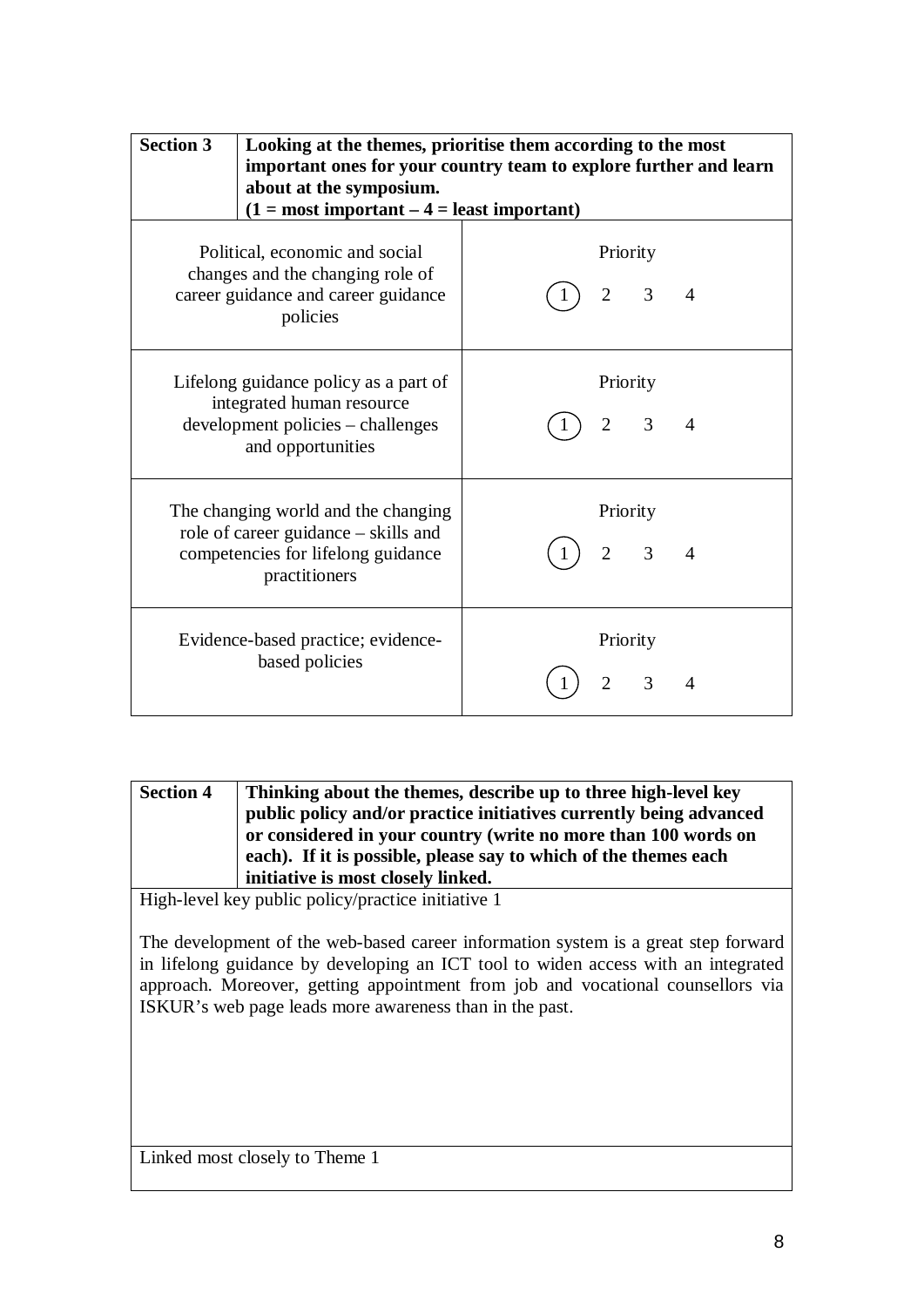High-level key public policy/practice initiative 2

The lifelong learning Strategic Paper and the Action plan being developed with significant priorities and lifelong guidance as a priority is an important initiative.

Linked most closely to Theme 2…

High-level key public policy/practice initiative 3

The development of the Memorandum of Understanding for the lifelong guidance services in the country is a product of intense and long lasting efforts of all the related stakeholders specifying different roles and different responsibilities for the development of lifelong guidance services in the country.

Linked most closely to Theme 1…